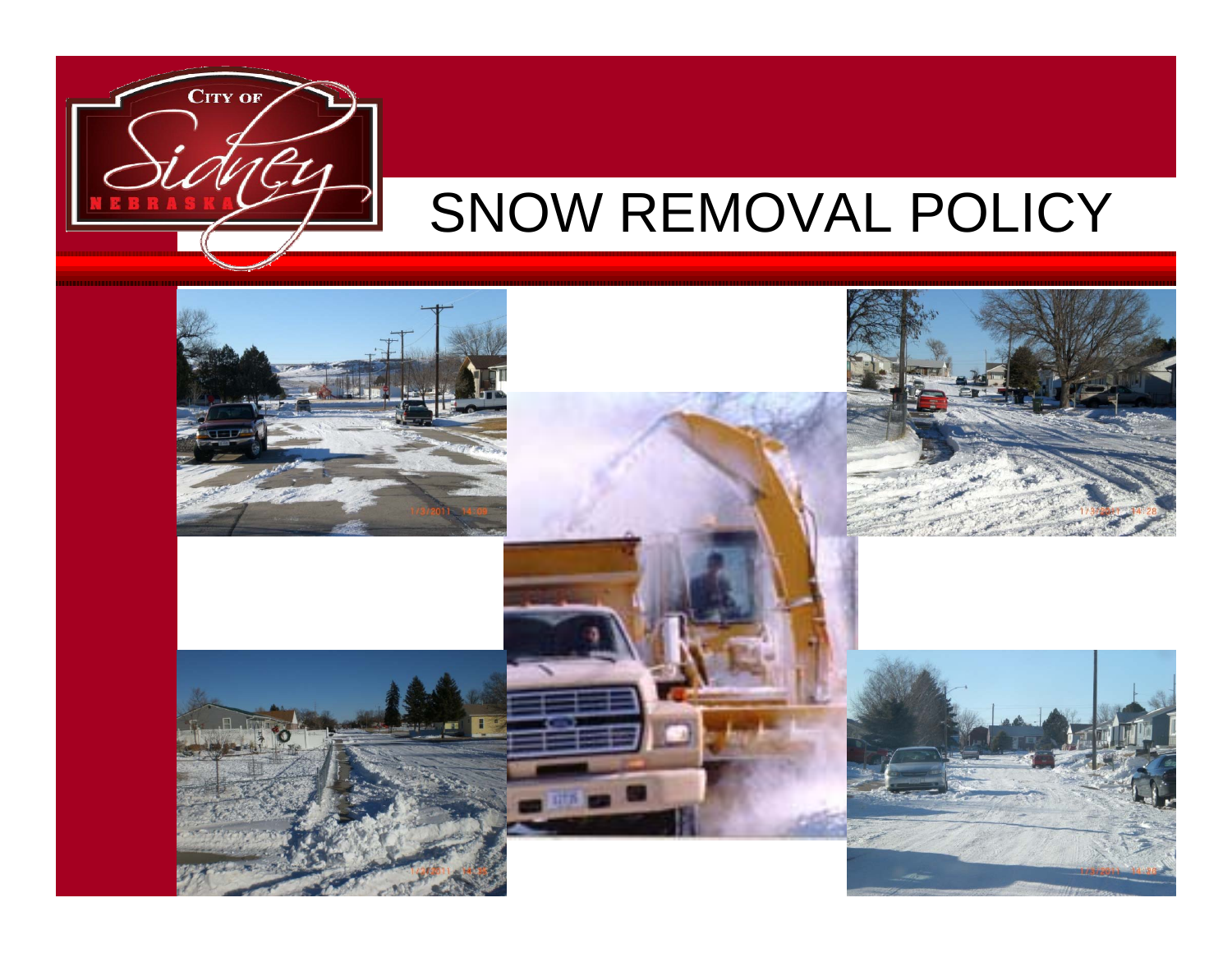

#### • CITY STREETS

- STAGE ONE
	- •EMERGENCY SNOW ROUTES
- STAGE TWO
	- •SECONDARY STREETS
- STAGE THREE
	- •RESIDENTIAL STREETS

#### • PROPERTY OWNER

- CLEARING OF SIDEWALKS, DRIVEWAYS, PARKING LOTS
- **DO NOT** CLEAR PROPERTY SNOW ONTO THE STREET.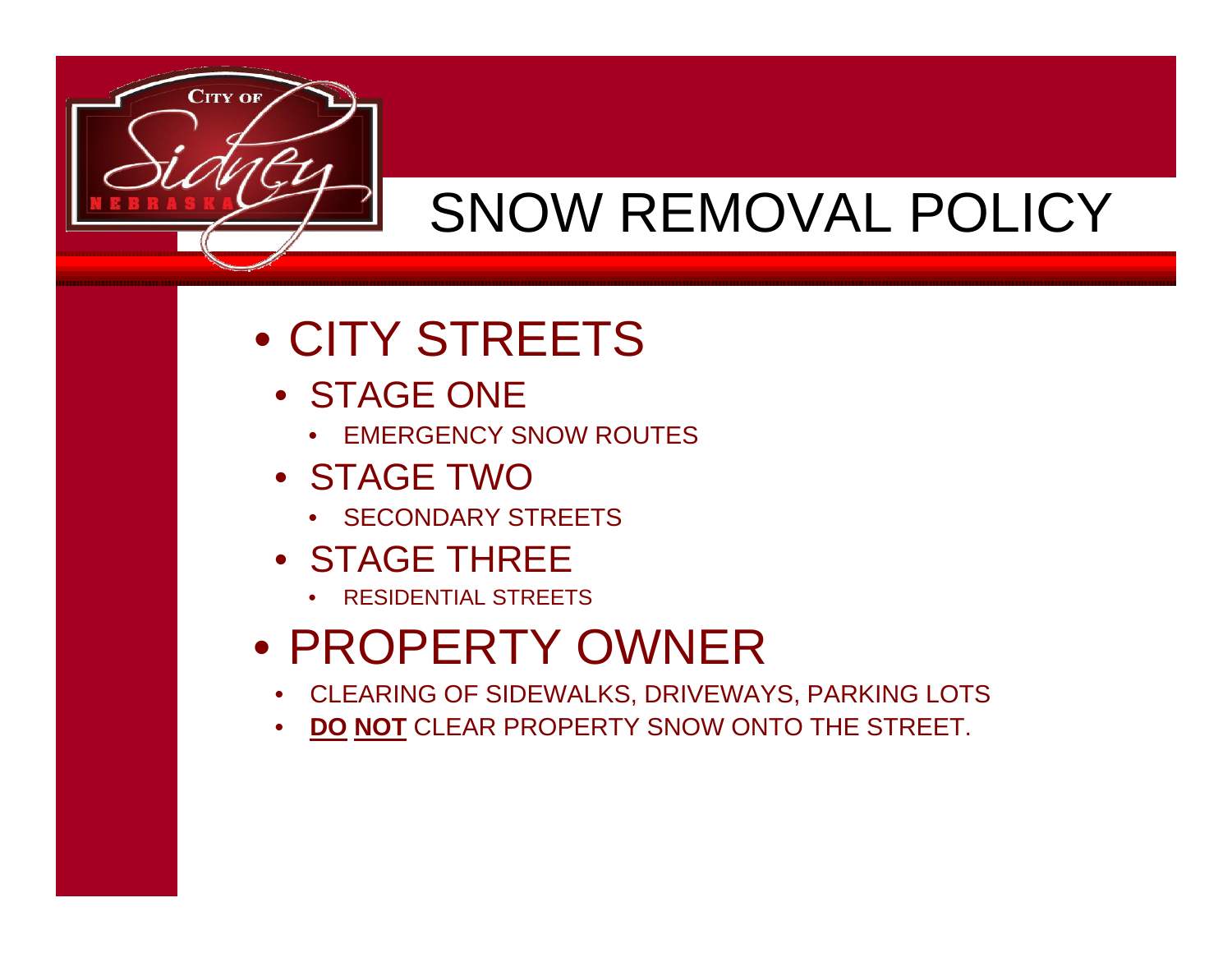

## CHAPTER 466 (ORD. 962) SNOW EMERGENCIES

- CHAPTER 466.02
	- •DEFINES DECLARATION AND PROHIBITION OF PARKING ON E.S.R.
- CHAPTER 466.03
	- • DEFINES DECLARATION AND PROHIBITION OF PARKING ON SECONDARY STREETS
- CHAPTER 466.04 AND 466.05
	- •STALLED VEHICLES AND ABANDONMENT OF STALLED VEHICLES ON E.S.R.
- CHAPTER 466.06 AND 466.07
	- PROCESS OF DECLARING AND TERMINATING SNOW EMERGENCY
- CHAPTER 466.08
	- •SIGNAGE OF EMERGENCY SNOW ROUTES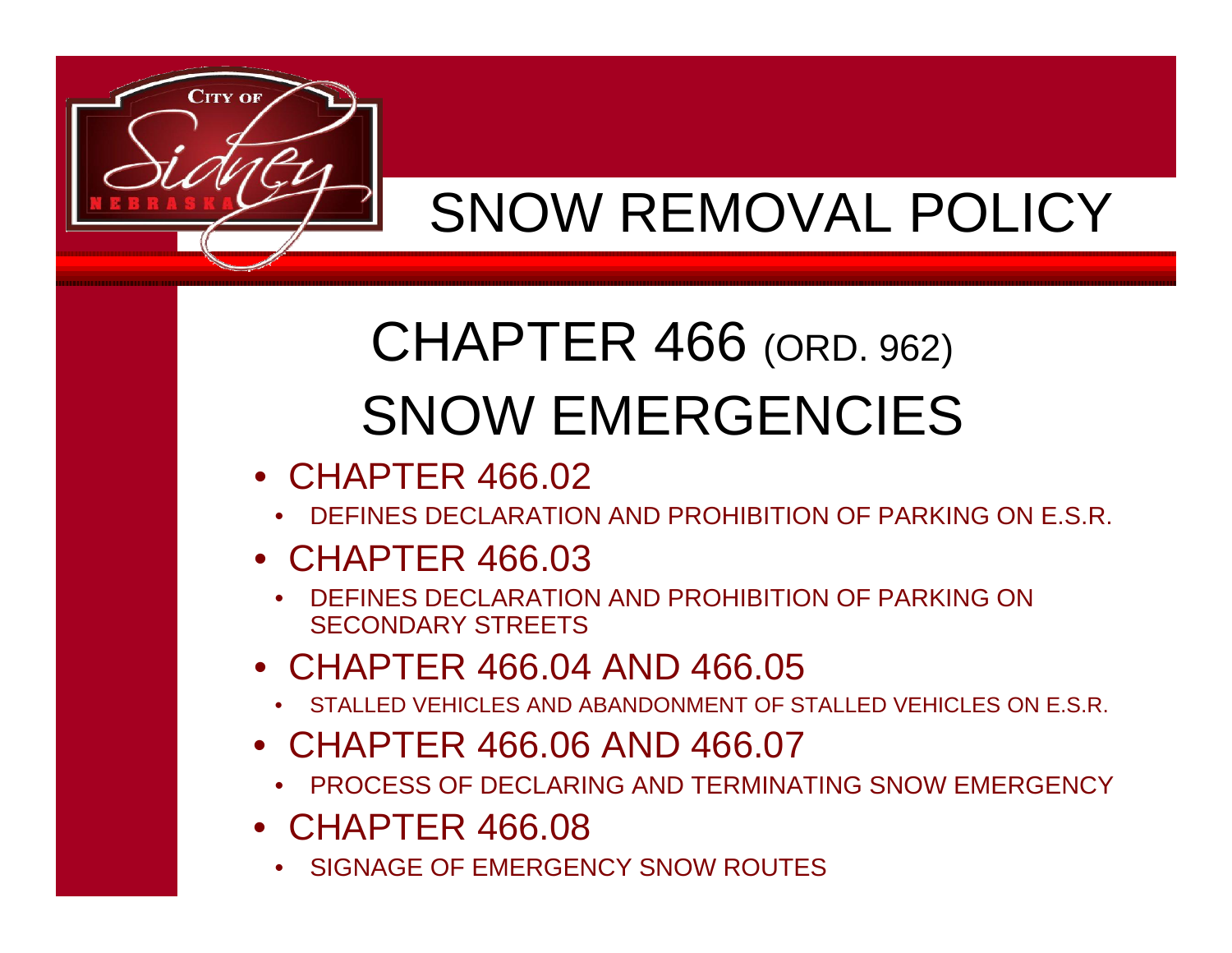

## CHAPTER 466 (ORD. 962) SNOW EMERGENCIES

- CHAPTER 466.09
	- REMOVAL, IMPOUNDING & RETURN OF VEHICLES; COST
- CHAPTER 466.10
	- CITATION FOR UNATTENDED VEHICLES
- CHAPTER 466.11
	- •EVIDENCE OF VIOLATION
- CHAPTER 466.12
	- •EMERGENCY SNOW ROUTES
- CHAPTER 466.99
	- PENATLY (408.99 MAX. \$200 FINE EACH DAY)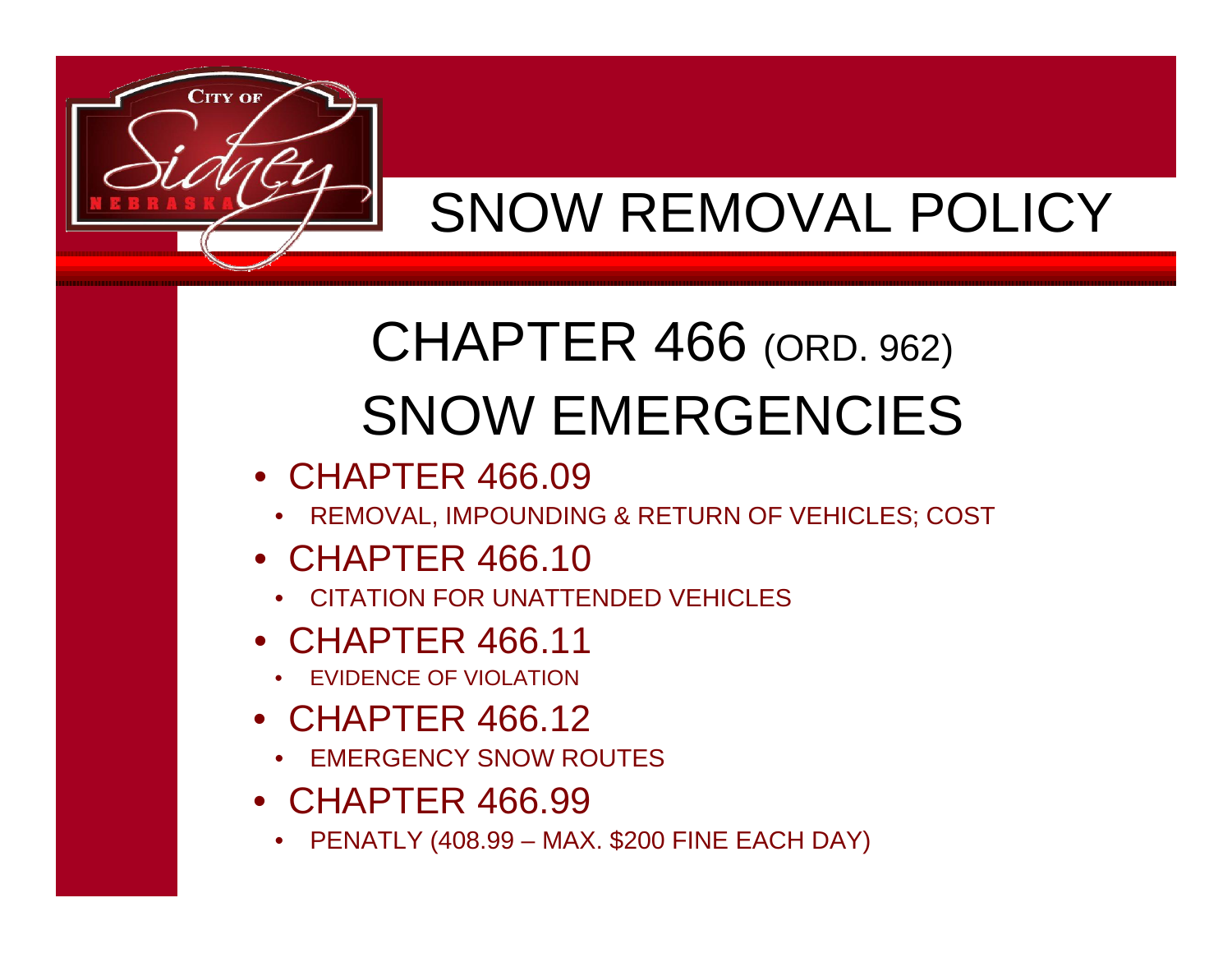

### STAGE 1 EMERGENCY SNOW ROUTES

• SAN MARINO ROAD (LODGEPOLE ROAD TO COUNTRY CLUB)

• 11TH AVENUE (10TH/TOLEDO INTERSECTION TO OLD POST RD)

- 17th AVENUE (HASKELL HILL TO CEDAR STREET)
- 16TH AVENUE (SKY MANOR TO CEDAR STREET)
- 

• COUNTRY CLUB (EL RANCHO TO 11TH AVENUE)

• 10TH AVENUE (TOLEDO TO HICKORY)

- 
- 
- 
- 13TH AVENUE (CEDAR STREET TO LODGEPOLE ROAD)
- 
- 

 $\bullet$   $\,$  ILLINOIS STREET/HWY 30 (23 $^{\sf RD}$  AVENUE TO L-17-J)

• HICKORY STREET (13TH AVENUE TO 9TH AVENUE)

• JACKSON STREET ( 14TH AVENUE TO 7TH AVENUE)

• 12TH AVENUE (KING STREET TO HICKORY STREET)

- 
- 
- 
- CEDAR STREET (19TH AVENUE TO 13TH AVENUE)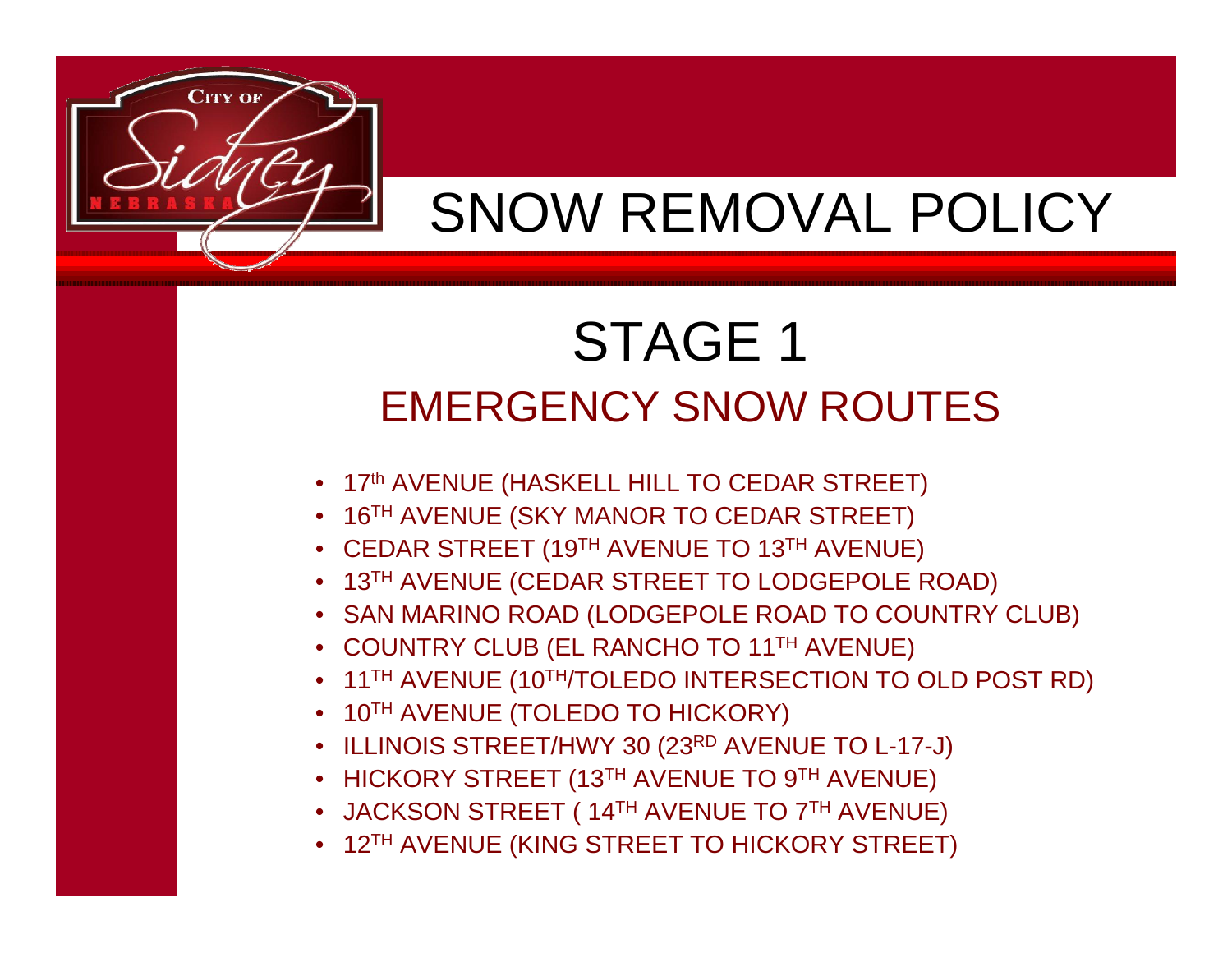

### STAGE 1 EMERGENCY SNOW ROUTES CONT.

• 11TH AVENUE (KING STREET TO HICKORY STREET)

• 9TH AVENUE (KING STREET TO HICKORY STREET)

• NEWTON STREET (10TH AVENUE TO 19TH AVENUE)

• DORWART DRIVE (OSAGE TO CHARLES DRIVE)

• FORT SIDNEY ROAD

• 19TH AVENUE (NEWTON STREET TO ILLINOIS STREET)

• OSAGE STREET (10TH AVENUE TO DORWART DRIVE)

 $\bullet~$  FORREST STREET (10 $^{\text{\tiny\textsf{TH}}}$  AVENUE TO 21 $^{\text{\tiny\textsf{ST}}}$  AVENUE)

 $\bullet~$  SUMMIT DRIVE (11 $^{\sf TH}$  AVENUE TO HILLSIDE DRIVE)

• OLD POST ROAD (CR 113 TO SILVERBERG DRIVE)

• TOLEDO (13TH AVENUE TO FORT SIDNEY ROAD)

- 
- 
- 

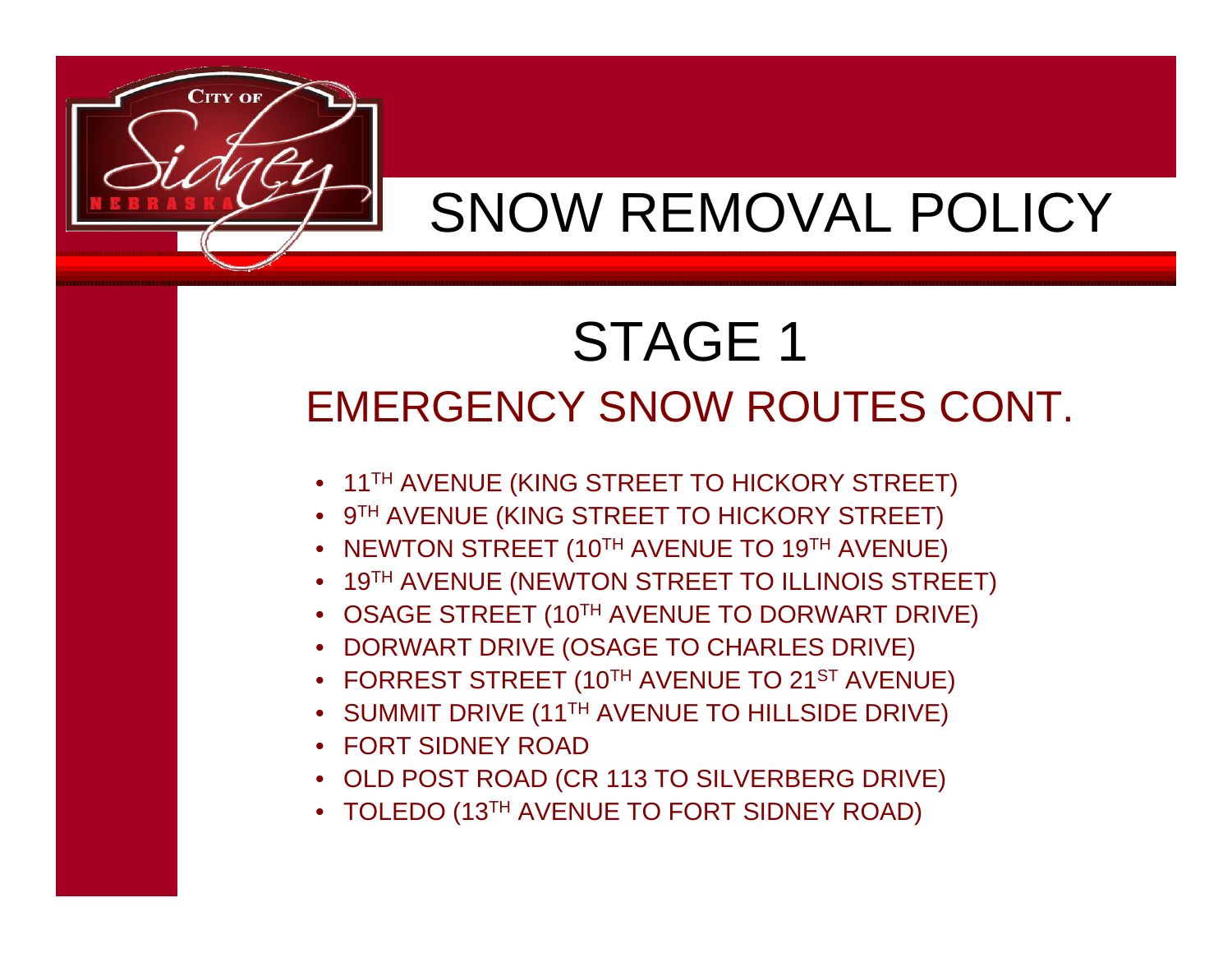

### STAGE 1 EMERGENCY SNOW ROUTES CONT.

- PARKLAND DRIVE (11TH AVENUE TO FORT SIDNEY ROAD)
- PINE STREET (10TH AVENUE TO DORWART DRIVE)
- LINDEN STREET (7TH AVENUE TO 13TH AVENUE)
- 7th AVENUE (ILLINOIS TO LINCDEN STREET)
- MANOR ROAD (EAST DRIVE TO SKY ROAD)
- SKY ROAD (MANOR ROAD TO HASKELL HILL ROAD)
- L-17-J (NORTH CITY LIMITS TO SOUTHCITY LIMITS)
- GREENWOOD ROAD (HWY 30 TO POLE CREEK CROSSING)
- POLE CREEK CROSSING (L-17-J TO FORT SIDNEY ROAD)
- NEWTON STREET (19th AVENUE TO 23rd AVENUE)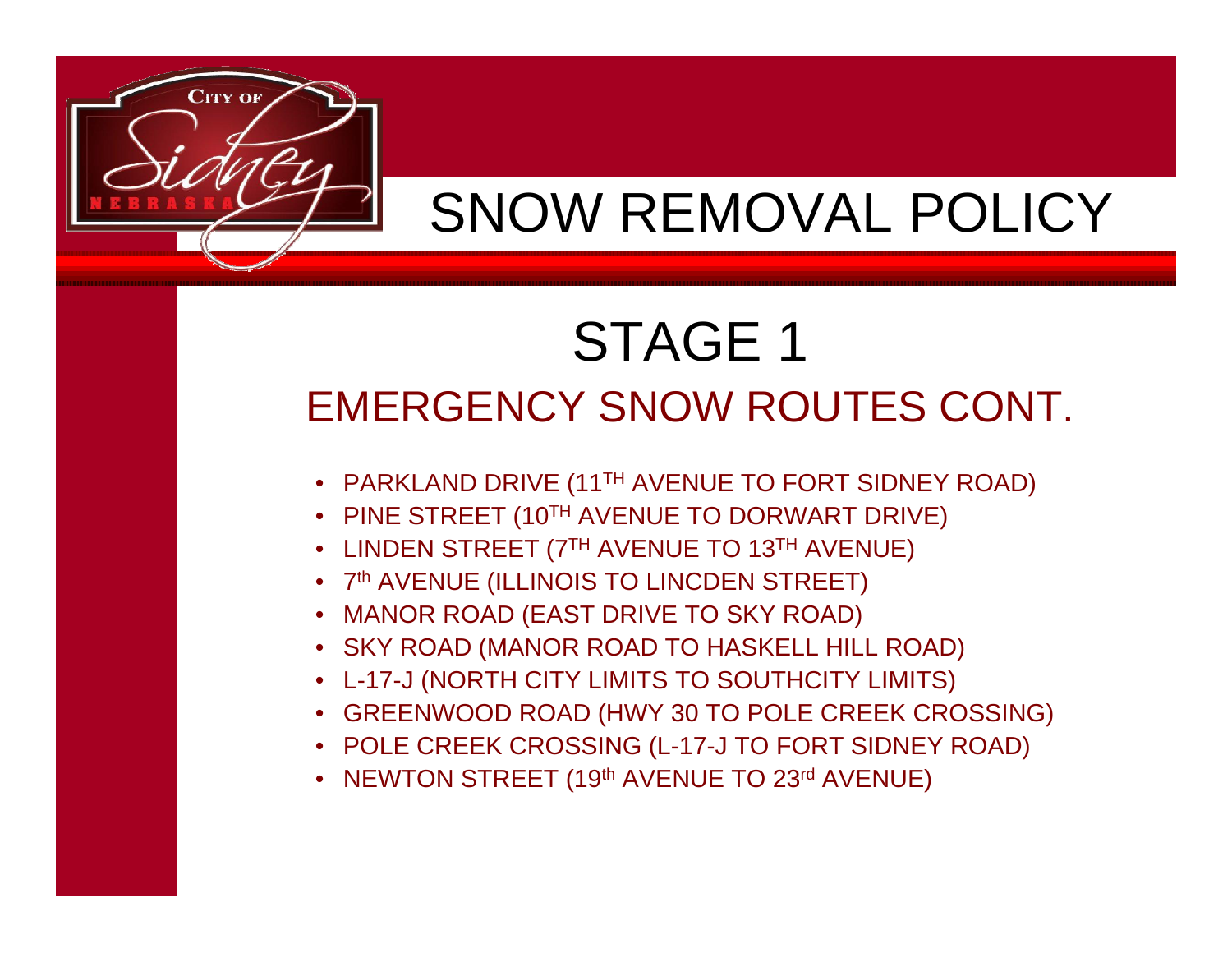

### SNOW REMOVAL

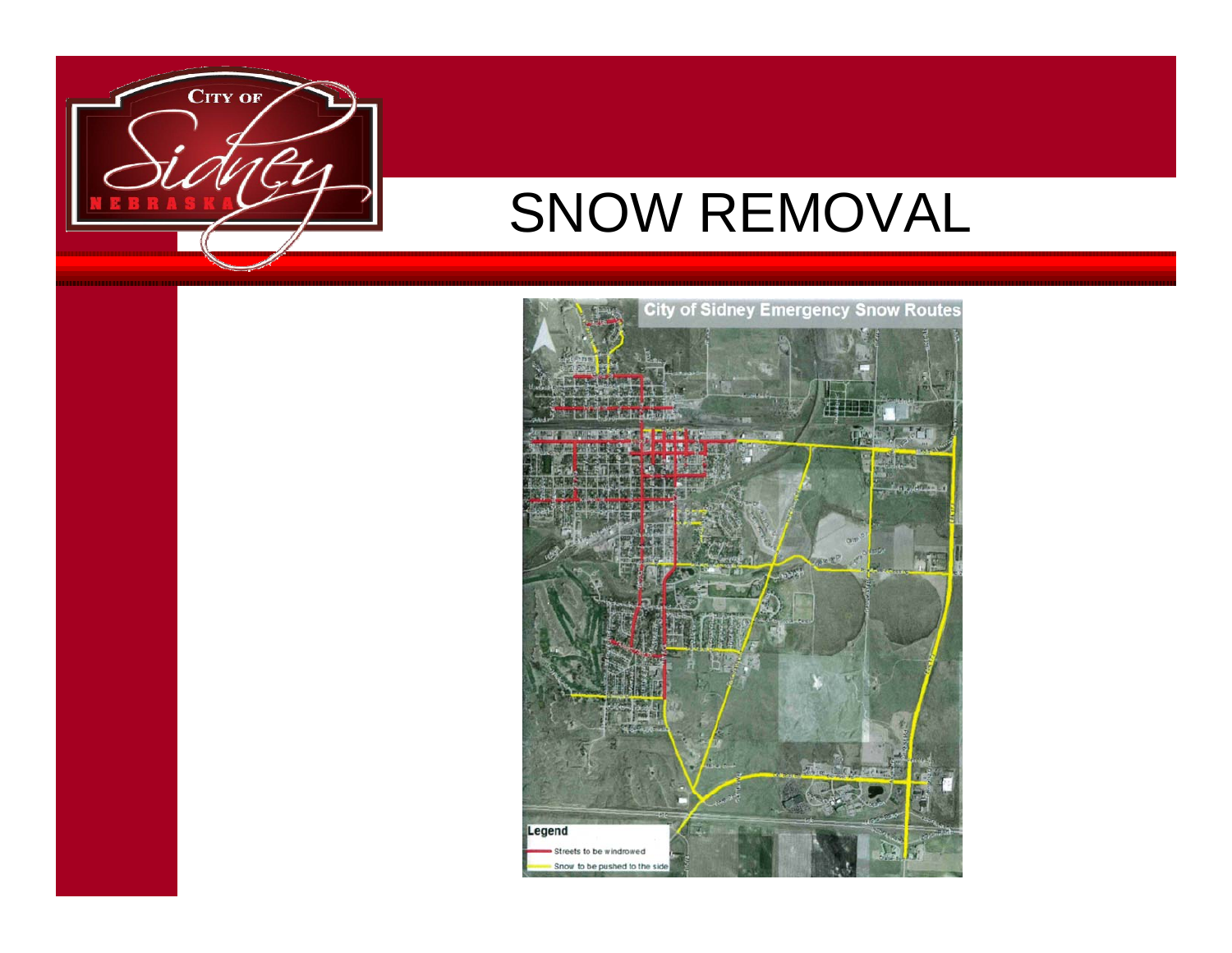- CHAPTER 466.03 PARKING RESTRICTIONS
- WIND ROWED FOR PICK-UP OR PLOWED TO CURB
- BUSINESS/COMMERCIAL AREAS NOT ON E.S.R.
- $\bullet~$  NEWTON (19 $^{\textsf{TH}}$  TO 23 $^{\textsf{RD}}$ /24 $^{\textsf{TH}}$  AVENUE)
- ELM STREET (13TH AVENUE TO 17TH AVENUE)
- $\bullet~$  23<sup>RD</sup> AVENUE
- NON-SNOW ROUTE COLLECTOR STREETS
- WIND ROWED FOR PICK-UP
- IMMEDIATELY AFTER SNOW ROUTES
- SIDNEY PUBLIC SCHOOLS

#### STAGE 2 SECONDARY STREETS



## SNOW REMOVAL POLICY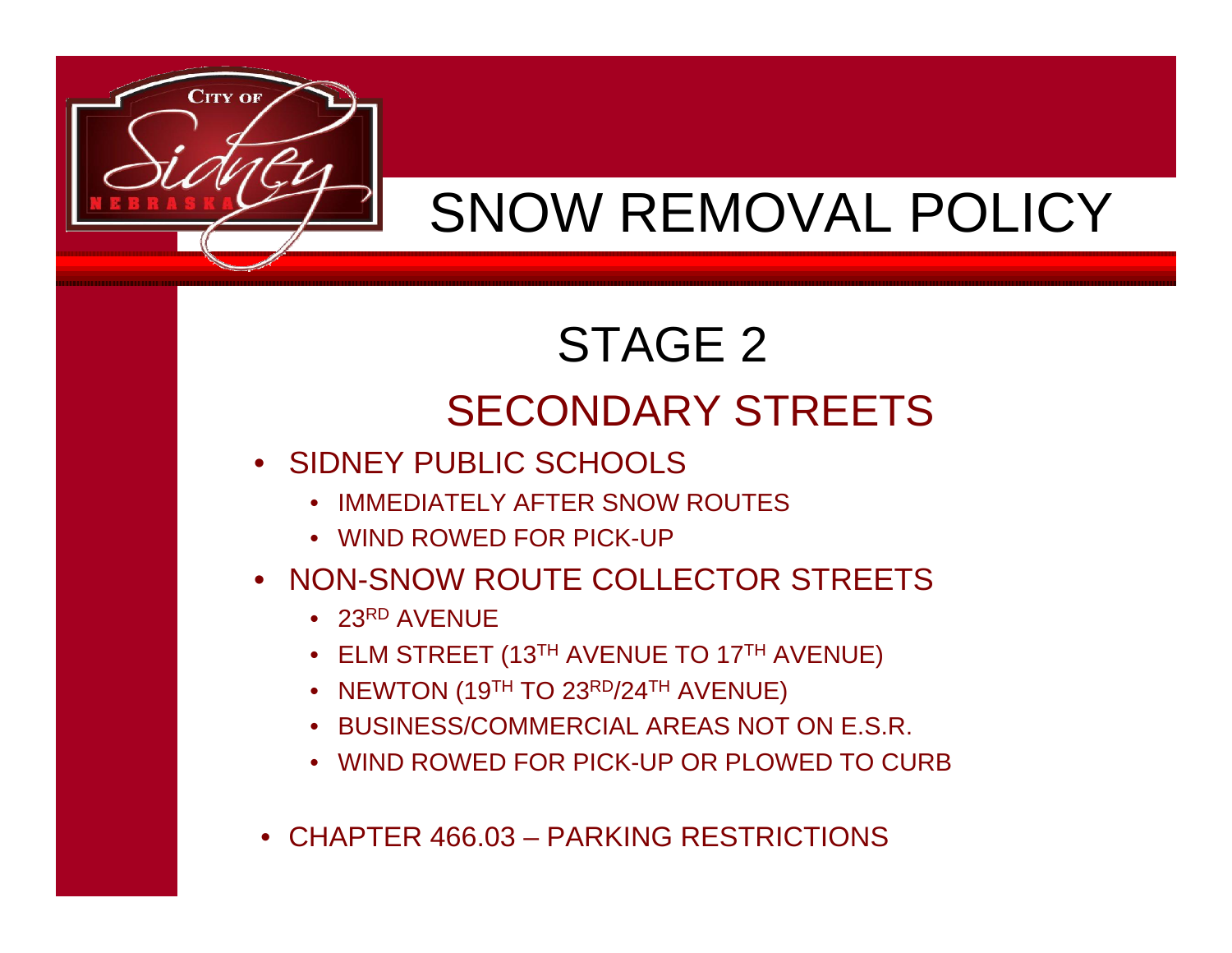

#### STAGE 3 RESIDENTIAL STREETS

- NOT PLOWED FOR ALL SNOW EVENTS
- CRITERIA USED FOR EVALUATION
	- TYPE OF SNOW
	- AMOUNT OF SNOW
	- WIND (DRIFTING)
	- EXISTING SNOW ON THE GROUND
	- NEXT FORECASTED STORM EVENT
	- DRIVING LANE(S) ONLY
	- ONE OR TWO PASSES BASED ON STREET WIDTH
	- ALL SNOW PLOWED TOWARDS CURB/PARKING LANE
- CHAPTER 466.03 PARKING RESTRICTIONS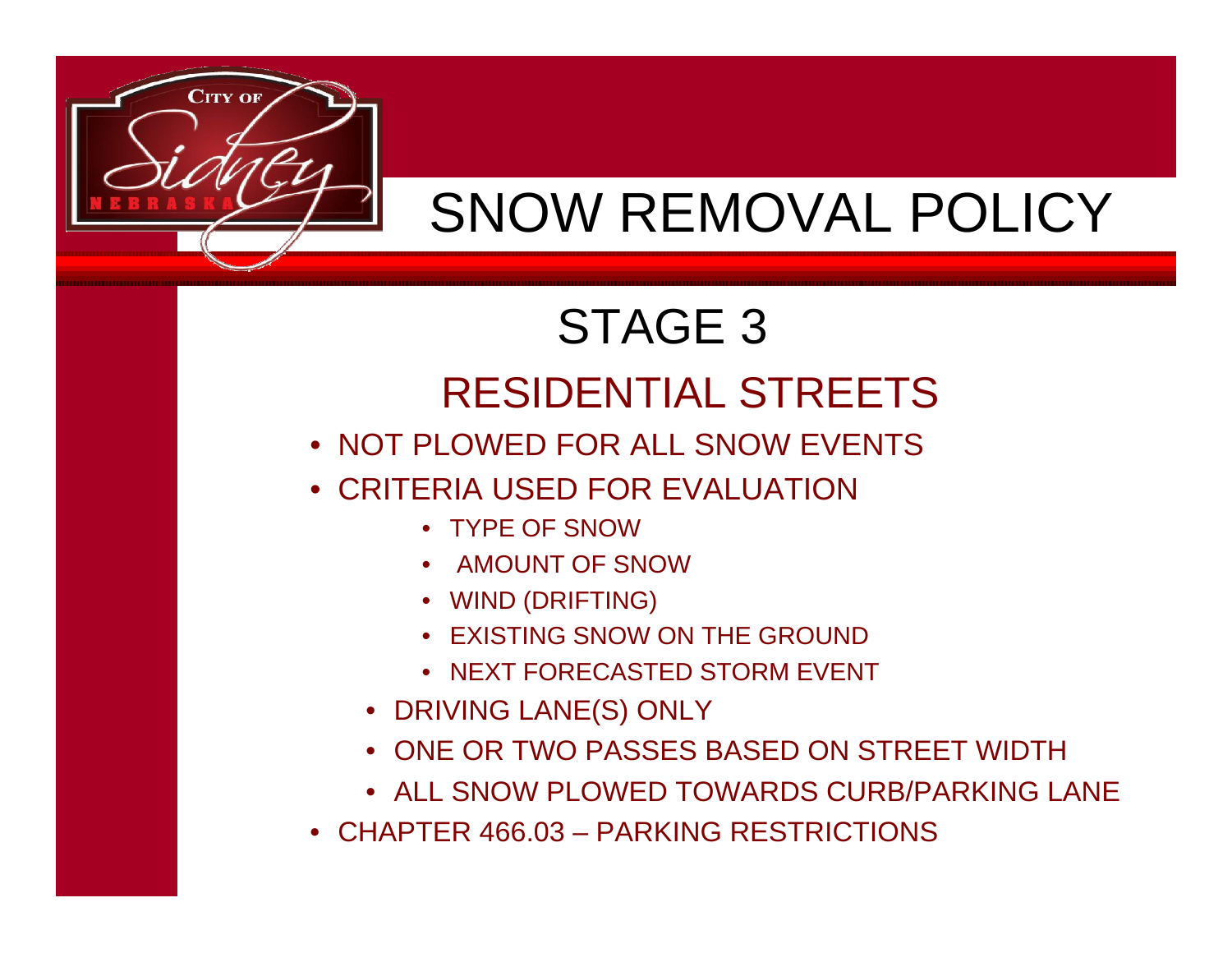

- WHY WIND ROW VERSUS PLOWING TO THE CURB
	- WIND ROW CAN'T MAKE LEFT HAND TURN INTO DRIVEWAY
	- WIND ROW TOO HIGH CAUSES ACCIDENTS (VISION)
	- WIND ROW MELTING DURING DAY ICES LANES AT NIGHT
	- WIND ROW RESIDENTIAL STREETS TOO NARROW
	- CURB PLOWS SHUT DRIVEWAYS
	- CURB PLOWS IN CARS PARKED ON STREETS (TOWING?)
	- CURB CAN CAUSE ICE DAMS
	- CITY RECEIVES COMPLAINTS EITHER WAY
	- EMERGENCY SNOW ROUTES CLEARED TO KEEP LARGE AMOUNTS OF SNOW FROM COLLECTING (WIDTH OF STREET)
	- ALL RESIDENTIALS PLOWED TO SIDE USING ONE OR TWO PASSES FOR OPENING DRIVING LANE ONLY.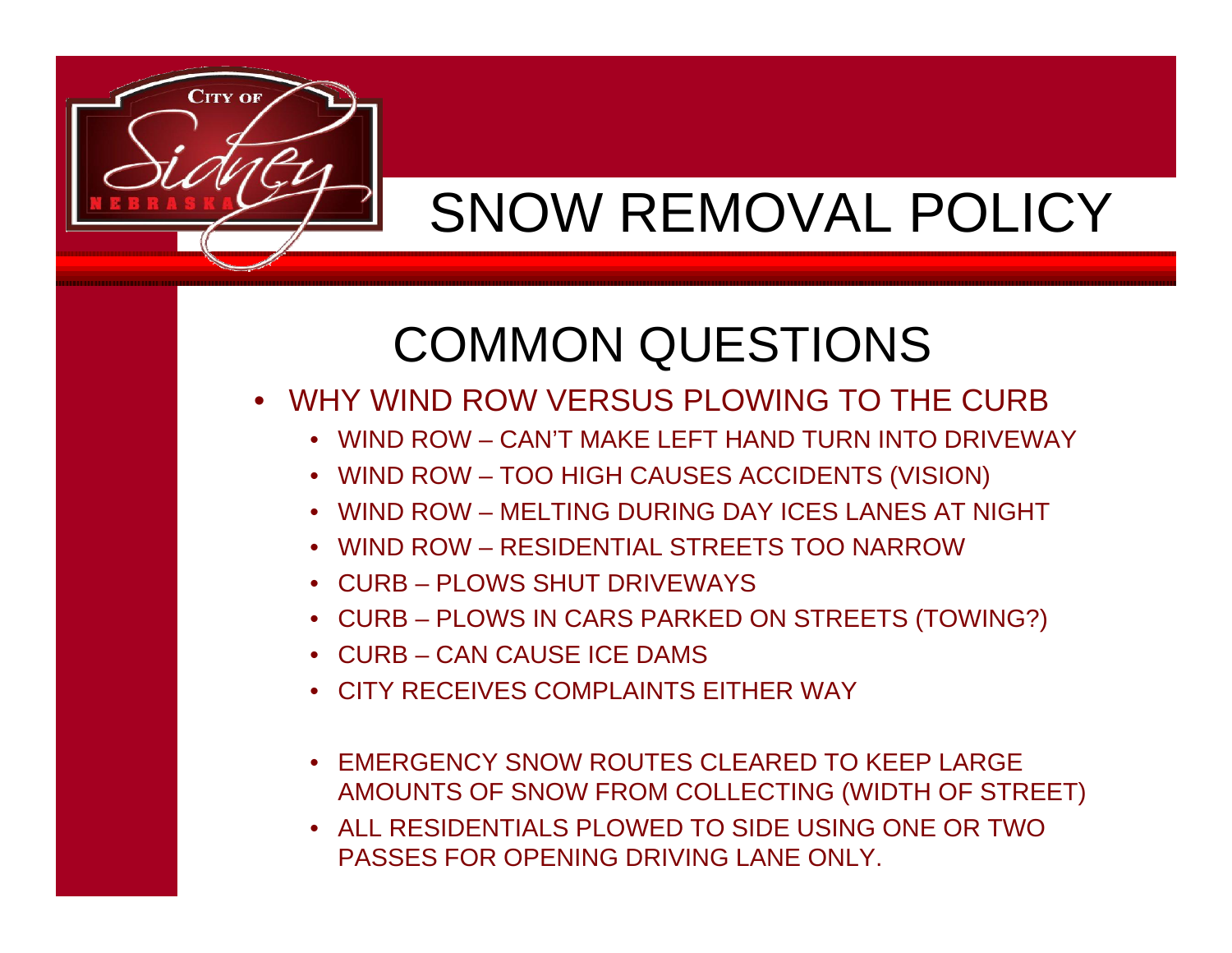

- • **WHY DON'T YOU START PLOWING AS SOON AS IT SNOWS.**
	- EFFICIENCY, COST EFFECTIVENESS, WARRANTED?
- **E.S.R GOES RIGHT BY MY STREET. WHY CAN'T THEY DO MINE REAL QUICK?**
	- PERSONNEL FOLLOW THE SNOW REMOVAL POLICY
- **WHY ARE ALL CITY EMPLOYEE STREETS OR DRIVEWAYS PLOWED AND NOT EVERY CITIZENS?**
	- JUST DOES NOT HAPPEN EXCEPT IN EMERGENCY SITUATION
- **WHY ARE TRUCKS WITH PLOWS ON THEM NOT PLOWING MY STREET INSTEAD OF PICKING UP SNOW?**
	- CLEARING OF E.S.R. #1 PRIORITY UNLESS CONDITIONS DICTATE MOVING TO SECONDARY AND RESIDENTIAL. PERSONNEL WILL FOLLOW SNOW REMOVAL POLICY.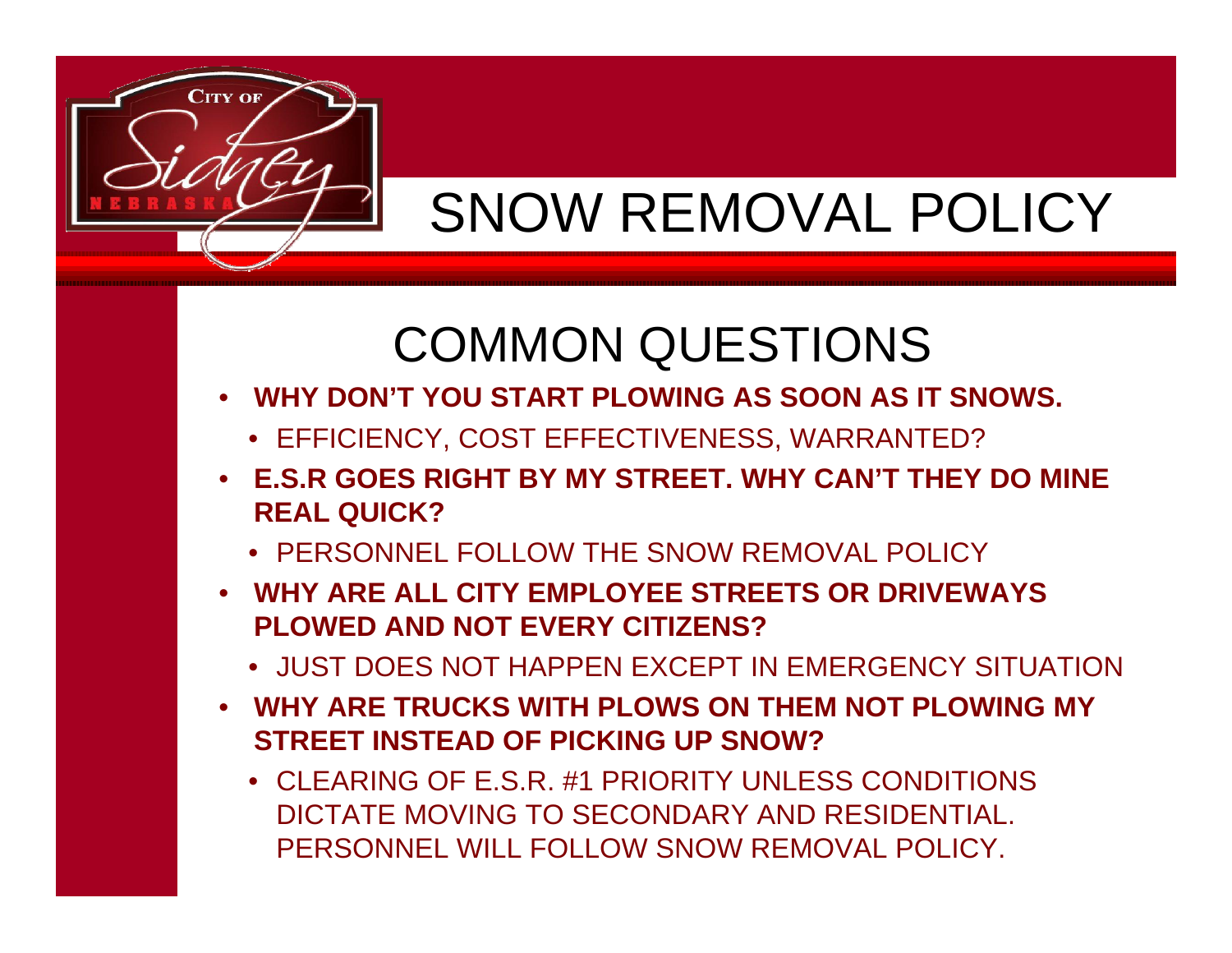

- $\bullet$  **HOW DO I KNOW IF A SNOW EMERGENCY DECLARED**
	- RADIO, NEWSPAPER, WEBSITE, CODE-RED
- • **WHERE IS INFORMATION ON SNOW ROUTES AND PLAN**
	- E.S.R. ON THE CITY WEBSITE (MAPS UNDER GIS DEPT)
	- SNOW REMOVAL PLAN TO BE ADDED
- **IS THE CITY GOING TO COME BACK AND CLEAR THE SNOW THEY PLOWED AGAINST MY CAR OR NOW BLOCKING MY DRIVEWAY**
	- NO. OUR POLICY AND AS STATED IN SNOW PLANS OF OTHER MUNICIPALITIES: A RIDGE OF SNOW WILL BE LEFT AT THE END OF YOUR DRIVEWAY, CURB, VEHICLE, DRIVING LANE, ETC. FROM OUR PLOWING EQUIPMENT. IT IS THE RESPONSIBILITY OF THE PROPERTY OWNER TO REMOVE SNOW LEFT BY OUR EQUIPMENT. THIS SNOW CANNOT BE DEPOSITED BACK INTO THE PLOWED AREA OF THE STREET.